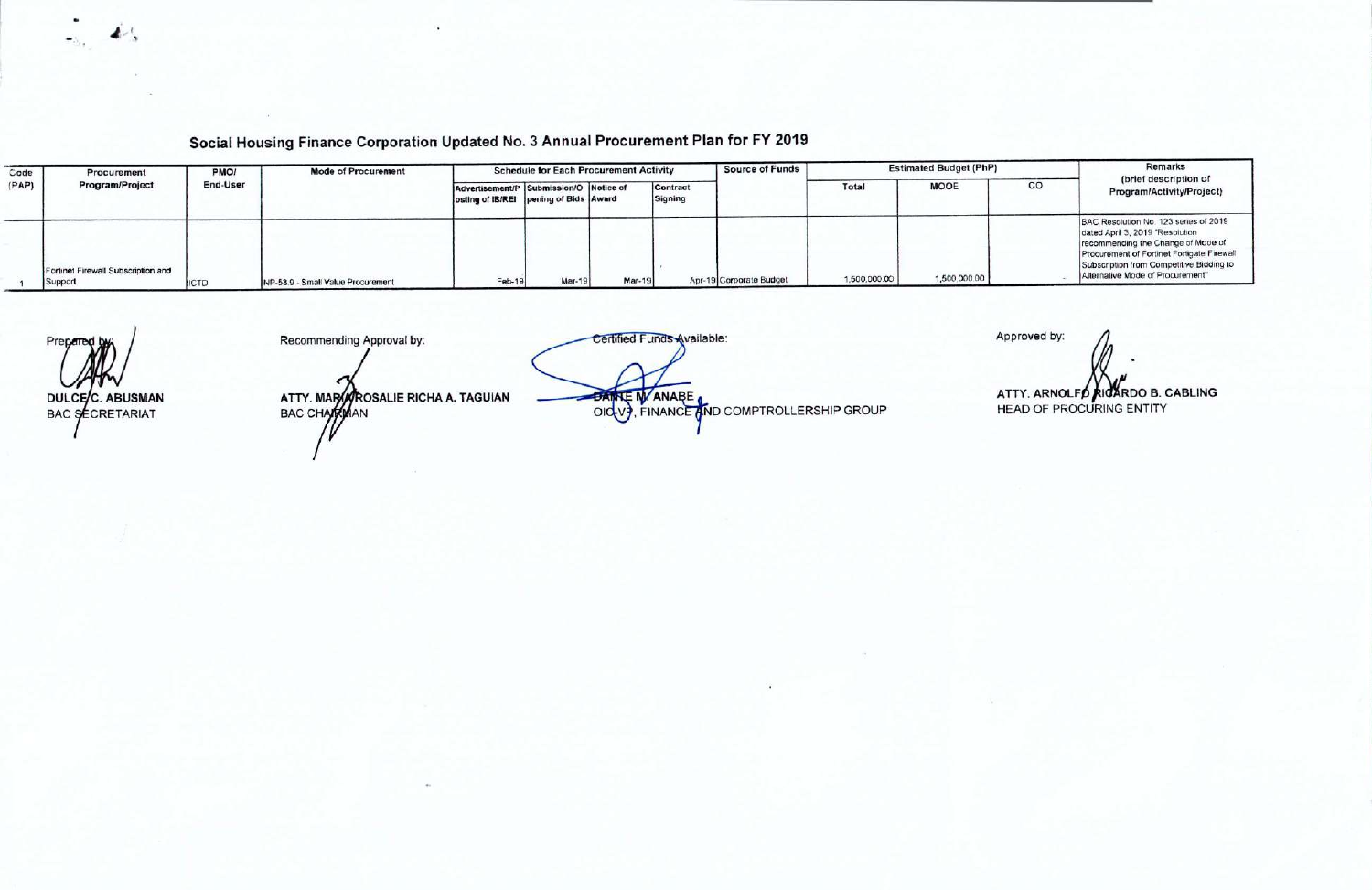$\blacktriangle$ C.

## Social Housing Finance Corporation Updated No. 3 Annual Procurement Plan for FY 2019

| Code  | <b>Procurement</b>                            | PMO/     | <b>Mode of Procurement</b>        |                                                                                 | <b>Schedule for Each Procurement Activity</b> |        |                     | <b>Source of Funds</b>  | <b>Estimated Budget (PhP)</b> |              | Remarks |                                                                                                                                                                                                                                              |
|-------|-----------------------------------------------|----------|-----------------------------------|---------------------------------------------------------------------------------|-----------------------------------------------|--------|---------------------|-------------------------|-------------------------------|--------------|---------|----------------------------------------------------------------------------------------------------------------------------------------------------------------------------------------------------------------------------------------------|
| (PAP) | <b>Program/Project</b>                        | End-User |                                   | Advertisement/P Submission/O Notice of<br>osting of IB/REI pening of Bids Award |                                               |        | Contract<br>Signing |                         | Tota                          | <b>MOOE</b>  | co      | (brief description of<br>Program/Activity/Project)                                                                                                                                                                                           |
|       | Fortinet Firewall Subscription and<br>Support | ICTD     | NP-53.9 - Small Value Procurement | Feb-19                                                                          | Mar-19                                        | Mar-19 |                     | Apr-19 Corporate Budget | 1,500,000.00                  | 1,500,000.00 |         | BAC Resolution No. 123 series of 2019<br>dated April 3, 2019 "Resolution<br>recommending the Change of Mode of<br>Procurement of Fortinet Fortigate Firewall<br>Subscription from Competitive Bidding to<br>Alternative Mode of Procurement" |

Prepared by: DULGEE **ABUSMAN** BAC SECRETARIAL

Recommending Approval by:

ATTY. MAKIA ROSALIE RICHA A. TAGUIAN<br>BAC CHAIRMAN

Certified Funds Available:

DANTE N. ANABE (<br>OIC-VP, FINANCE AND COMPTROLLERSHIP GROUP

Approved by: ATTY. ARNOLFO RICARDO B. CABLING **HEAD OF PROCURING ENTITY**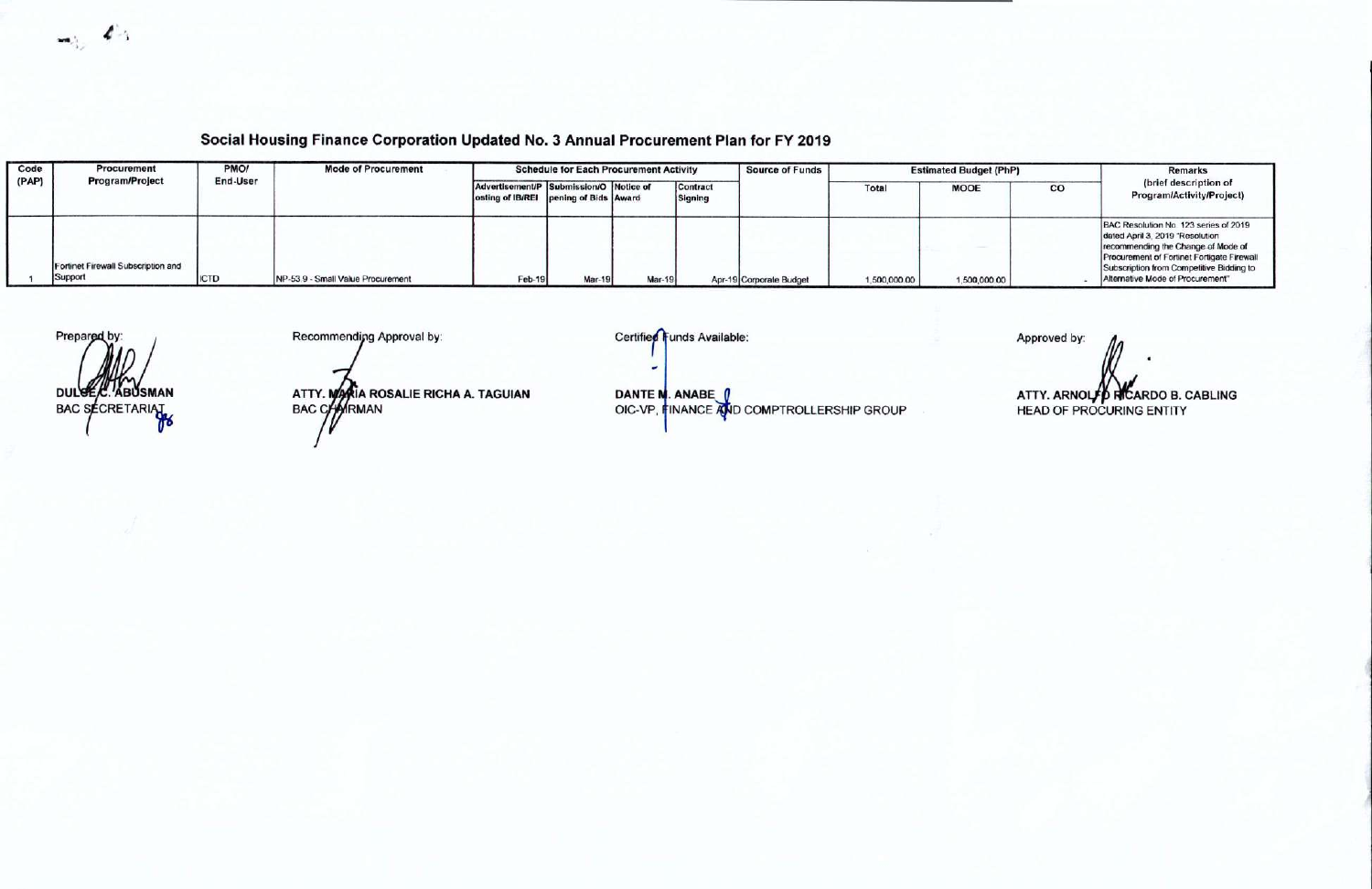

*Kaagapay ng Komunidad sa Maginhawang Pamumuhay*



BIDS AND AWARDS COMMITTEE

## Resolution No. 123 Series of 2019

## *Resolution Recommending the Change of Mode of Procurement of Fortinet Fortigate Firewall Subscription from Competitive Bidding to Alternative Mode of Procurement.*

WHEREAS, the Social Housing Finance Corporation (SHFC) required network protection to protect its computers by blocking certain programs from sending and receiving information from a local network or the Internet;

WHEREAS, the SHFC has an existing firewall protection namely Fortinet Fortigate 3000 in the Head Office and Fortinet Fortigate 1000 issued to Cebu Regional Office as Data Recovery Center of the SHFC;

WHEREAS, the Information and Communication Technology Division (ICTD) had requested for procurement of the Fortinet Fortigate Firewall Subscription for the Head Office and the recommended for award amounted to Php255,000.00;

WHEREAS, the Procurement Division upon checking with the Annual Procurement Plan (APP) CY2019, the Fortinet Fortigate Firewall Subscription was tagged as competitive bidding with approved budget of Php1,500,000.00;

WHEREAS, the actual amount for the subscription is below the Php1,000,000.00 threshold as specified in the Annex H of the 2016 Revised Implementing Rules and Regulations of the RA9184;

NOW THEREFORE, for and in consideration of the foregoing premises, We, the Members of the Bids and Awards Committee RESOLVE, as it hereby RESOLVED: Amend the mode of procurement from Competitive Bidding to Alternative Mode of Procurement, for the Fortinet Fortigate Firewall Subscription.

RESOLVED, this 3rd day of April 2019 at the Social Housing Finance Corporation, 8737 BOO Plaza, Paseo de Roxas, Makati City.

**LORIE LYNNB. BUNDOC** Member  $BAC$ 

JULITA R. PARRENO BAC Member

**EXCONDE** C Member

JASØN C. YAP BAC Vice Chairperson

**TAGUIAN ATTY. MA BAC** Chairper

APPROVED *(}:l* ATTY. ARNOLFO RICARDO B. CABLING President

Page 1.of 1 BAC Resolution No. 123, Series of 2015